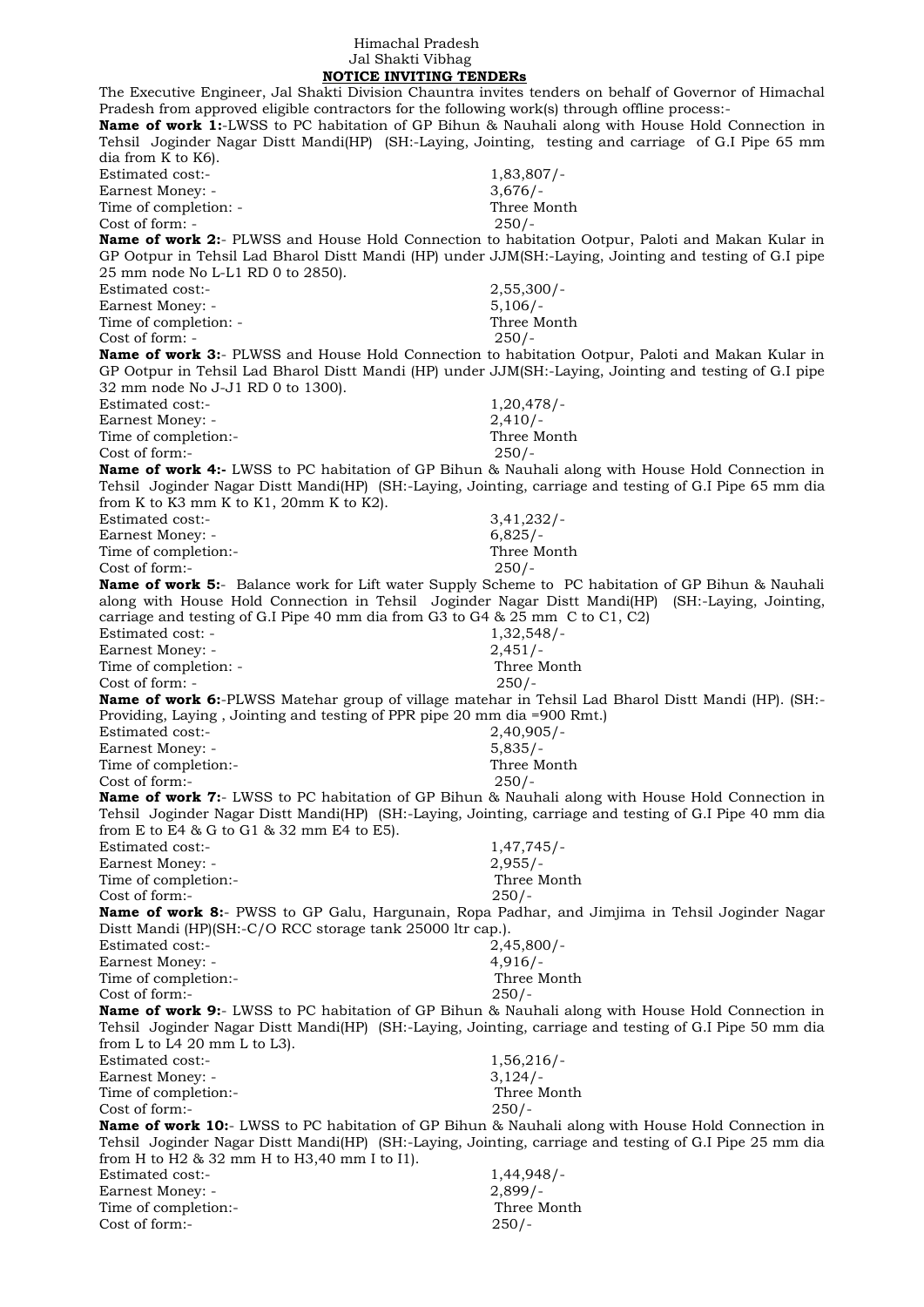**Name of work 11:**- LWSS to PC habitation of GP Bihun & Nauhali along with House Hold Connection in Tehsil Joginder Nagar Distt Mandi(HP) (SH:-Laying, Jointing, carriage and testing of G.I Pipe 50 mm dia from G to G3 & 32 mm GI to G2). Estimated cost:- 1,60,945/- Earnest Money: - 3,219/-Time of completion:- Three Month Cost of form:- 250/- **Name of work 12:**- PLWSS in GP Nichla Garoru GP Darat Bagla in Tehsil Joginder Nagar Distt Mandi(HP).(SH:-Providing, Laying, Jointing, Testing and Carriage of 50 mm dia = 1000 mtr, 40 mm dia = 1000 in GP Dhelu under Sub-Division Chauntra). Estimated cost:- 2,47,000/- Earnest Money: - 4,944/-Time of completion:- One Month Cost of form:- 250/- **Name of work 13:**- CAD Cluster of 7 Nos FIS under Chauntra Block. in Tehsil Joginder Nagar Distt Mandi(HP).(SH:-CAD of FIS Sarkari Kuhl HDPE pipe 75 mm = 600 Rmt, 90 mm = 510 Rmt & 110 mm = 150Rmt (line No 1 RD from 770/0 to 560 = 560 Rmt)(Line No 2 RD 1260/0 to 700 =700 Rmt)( Sluice Valve Chamber = 1 No and pipe outlet 5 Nos line No1). Estimated cost:- 4,93,761/- Earnest Money: - 9,875/-Time of completion:- Six Month Cost of form:- 250/- **Name of work 14:**- Balance work for Lift water Supply Scheme to PC habitation of GP Bihun & Nauhali along with House Hold Connection in Tehsil Joginder Nagar Distt Mandi(HP) (SH:-Laying, Jointing, carriage and testing of G.I Pipe 40 mm dia from C to C3 & 32 mm C to C3, C4) Estimated cost:- 1,22,555/-Earnest Money: - 2,451/-Time of completion:- Three Month Cost of form:- 250/- **Name of work 15:**- A/R & M/O FIS Khudder Kuhl in GP Masoli in Tehsil Joginder Nagar Distt Mandi(HP).(SH:-C/O plum wall to protect the existing kuhl). Estimated cost:- 2,64,724/- Earnest Money: - 5,295/-Time of completion:- Six Month Cost of form:- 250/- **Name of work 16:**- Repair & Maintenance of LWSS Shanan Drahal in Tehsil Joginder Nagar Distt Mandi(HP).(SH:-Mesh fencing over Slow Sand Filter Bed & Sedimentation Tank). Estimated cost:- 4,94,828/- Earnest Money: - 9,900/-Time of completion:- Three Month Cost of form:- 250/- **Name of work 17:**- CAD cluster of 7 Nos FIS under Chauntra Block in Tehsil Joginder Nagar Distt Mandi (HP) (SH:-CAD cluster of FIS Tang Tanoo Kuhl HDPE pipe 75 mm = 441 Rm, 90mm = 150 Rmt, 140 mm = 45 Rmt and 160mm = 105 Rmt) (Line No 3 RD from 150/0 to 305 = 305 Rmt & RD 150/0 to 286 = 286 Rmt)(Sluice valve Chamber = 1 No and pipe outlet 9 Nos line No -3). Estimated cost:- 4,20,496/- Earnest Money: - 8,410/-Time of completion:- Six Month Cost of form:- 250/- **Name of work 18:**- Providing Water Supply Scheme to GP Gumma and Kadhar in Tehsil Joginder Nagar Distt Mandi(HP).(SH:-Laying, Jointing, Testing and Carriage of G.I pipe various dia varing from 50 mm to 65 mm = 1500 Rmt)(Phase-II). Estimated cost:- 2,55,330/- Earnest Money: - 5,107/-<br>Time of completion:- Three Month Time of completion:-Cost of form:- 250/ **Name of work 19:**- Providing flood protection works and channelization on river beas near village Kotla in Tehsil Joginder Nagar Distt Mandi(HP).(SH:-C/O wire crated embankment with apron/Gabion wall from RD 1142.50 to 1146.25 = 3.75 Rmt). Estimated cost:- 2,49,458/- Earnest Money: - 4,989/-Time of completion:-<br>
Cost of form:-<br>
250/-Cost of form:-**Name of work 20:**- Providing flood protection works and channelization on river beas near village Kotla in Tehsil Joginder Nagar Distt Mandi (HP).(SH:-C/O wire crated embankment with apron/Gabion wall from RD 1146.25 to 1150 = 3.75 Rmt). Estimated cost:- 2,49,515/- Earnest Money: - 4,990/-Time of completion:- One Year Cost of form:- 250/-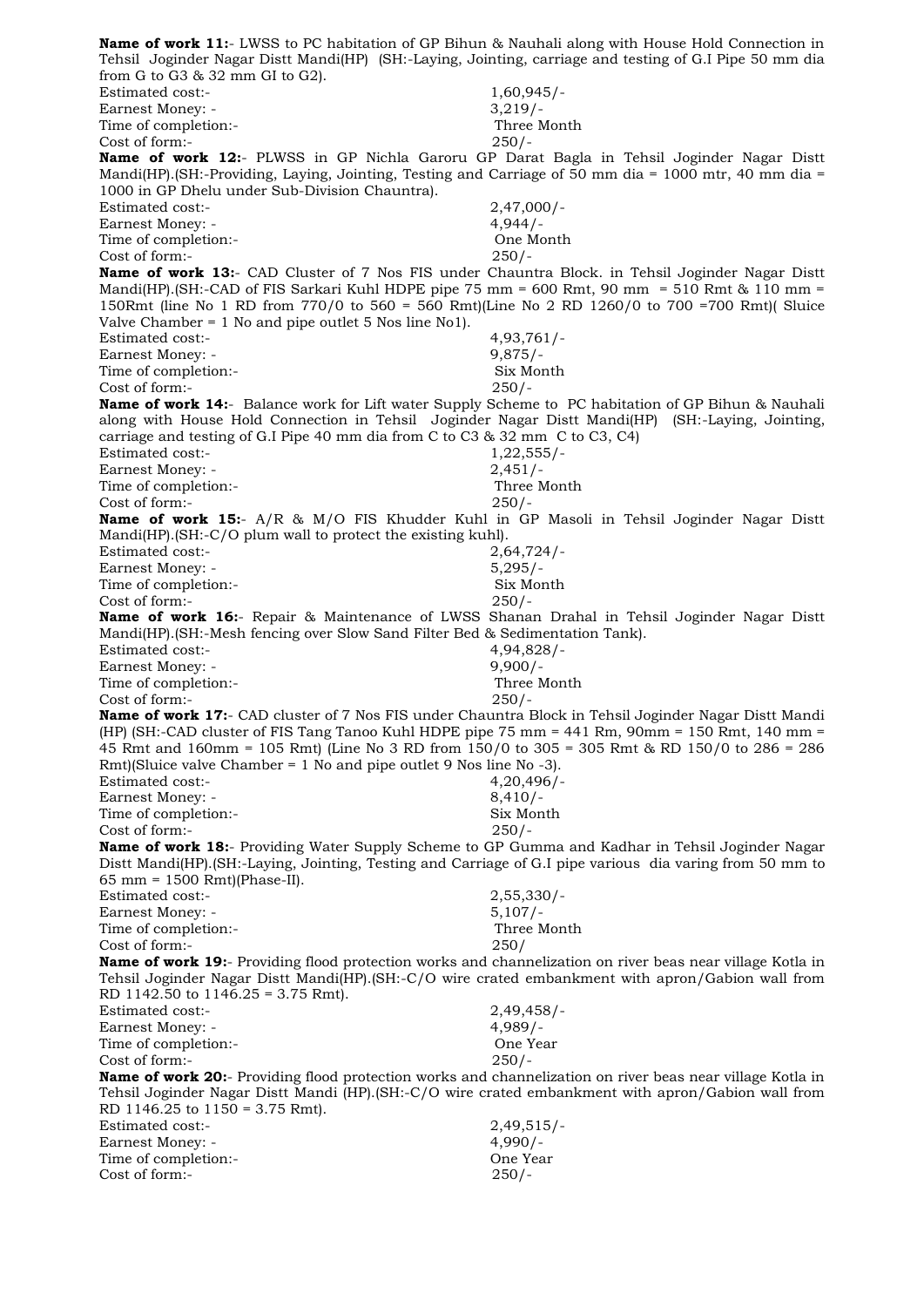**Name of work 21:**- CAD cluster of seven Nos FIS under Chauntra Block in Tehsil Jogindernagar Distt Mandi (HP) (SH:-C/O R/wall in CC 1:5:10 (plum) in Dhelu Har Kuhl). Estimated cost:- 1,94,977/-Earnest Money: - 3,900/-Time of completion:- Three Month Cost of form:- 250/- **Name of work 22:**- PLWSS and House Hold Connection to habitation Ootpur, Paloti and Makan Kular in GP Ootpur in Tehsil Lad Bharol Distt Mandi (HP) under JJM(SH:-Laying, Jointing and testing of G.I pipe 32 mm node No B-L RD 2200 to 4200). Estimated cost:- 1,85,300/-Earnest Money: - 3,706/-Time of completion:- Three Month Cost of form:- 250/- **Name of work 23:**- PLWSS and House Hold Connection to habitation Ootpur, Paloti and Makan Kular in GP Ootpur in Tehsil Lad Bharol Distt Mandi (HP) under JJM(SH:-Laying, Jointing and testing of G.I pipe 50 mm node No B-C RD 0 to 2000). Estimated cost: - 2,19,900/- Earnest Money: - 4,398/-Time of completion:  $\overline{\phantom{a}}$ Cost of form:- 250/- **Name of work 24:**- PLWSS and House Hold Connection to habitation Ootpur, Paloti and Makan Kular in GP Ootpur in Tehsil Lad Bharol Distt Mandi (HP) under JJM(SH:-Laying, Jointing and testing of G.I pipe 32 mm node No M-N RD 2200 to 4500). Estimated cost: - 2,07,500/- Earnest Money: - 4,150/-Time of completion: - Three Month Cost of form: - 250/- **Name of work 25:**- PLWSS and House Hold Connection to habitation Ootpur, Paloti and Makan Kular in GP Ootpur in Tehsil Lad Bharol Distt Mandi (HP) under JJM(SH:-Laying, Jointing and testing of G.I pipe 25 mm node No Q-Q1 RD 0 to 1500). Estimated cost:- 1,34,400/- Earnest Money: - 2,688/-Time of completion:- Three Month Cost of form:- 250/- **Name of work 26:**- PLWSS and House Hold Connection to habitation Ootpur, Paloti and Makan Kular in GP Ootpur in Tehsil Lad Bharol Distt Mandi (HP) under JJM(SH:-Laying, Jointing and testing of G.I pipe 20 mm = 3400 MTR node No R-R1). Estimated cost: - 3,39,830/-Earnest Money: - 6,797/-Time of completion: - Three Month Cost of form: - 250/- **Name of work 27:**-). PLWSS and House Hold Connection to habitation Ootpur, Paloti and Makan Kular in GP Ootpur in Tehsil Lad Bharol Distt Mandi (HP) under JJM(SH:-Laying, Jointing and testing of G.I pipe 25 mm node No f-g rd 0 TO 2750). Estimated cost: - 2,46,566/- Earnest Money: - 4.931/-Time of completion: - Three Month Cost of form:- 250/- **Name of work 28:**- LWSS to PC habitation of GP Bihun & Nauhali along with House Hold Connection in Tehsil Joginder Nagar Distt Mandi(HP) (SH:-Laying, Jointing, carriage and testing of G.I Pipe 32 mm dia from M1 to M3, 25mm M TO M4). Estimated cost: - 1,52,984/-Earnest Money: - 3,060/-Time of completion: - Three Month  $Cost of form: -250/$ **Name of work 29:**- Balance work for Lift water Supply Scheme to PC habitation of GP Bihun & Nauhali along with House Hold Connection in Tehsil Joginder Nagar Distt Mandi(HP) (SH:-Laying, Jointing, carriage and testing of G.I Pipe 32 mm dia from B to B4) Estimated cost: - 1,08,162/-<br>Earnest Money: - 2,163/-Earnest Money: -Time of completion: - Three Month Cost of form: - 250/- **Name of work 30:**- Balance work for Lift water Supply Scheme to PC habitation of GP Bihun & Nauhali along with House Hold Connection in Tehsil Joginder Nagar Distt Mandi(HP) (SH:-Laying, Jointing, carriage and testing of G.I Pipe 50 mm dia from B to B1, 40 MM B1 to B2, B3) Estimated cost: - 1,74,320/-Earnest Money: - 3,486/-Time of completion: - Three Month Cost of form: - 250/-